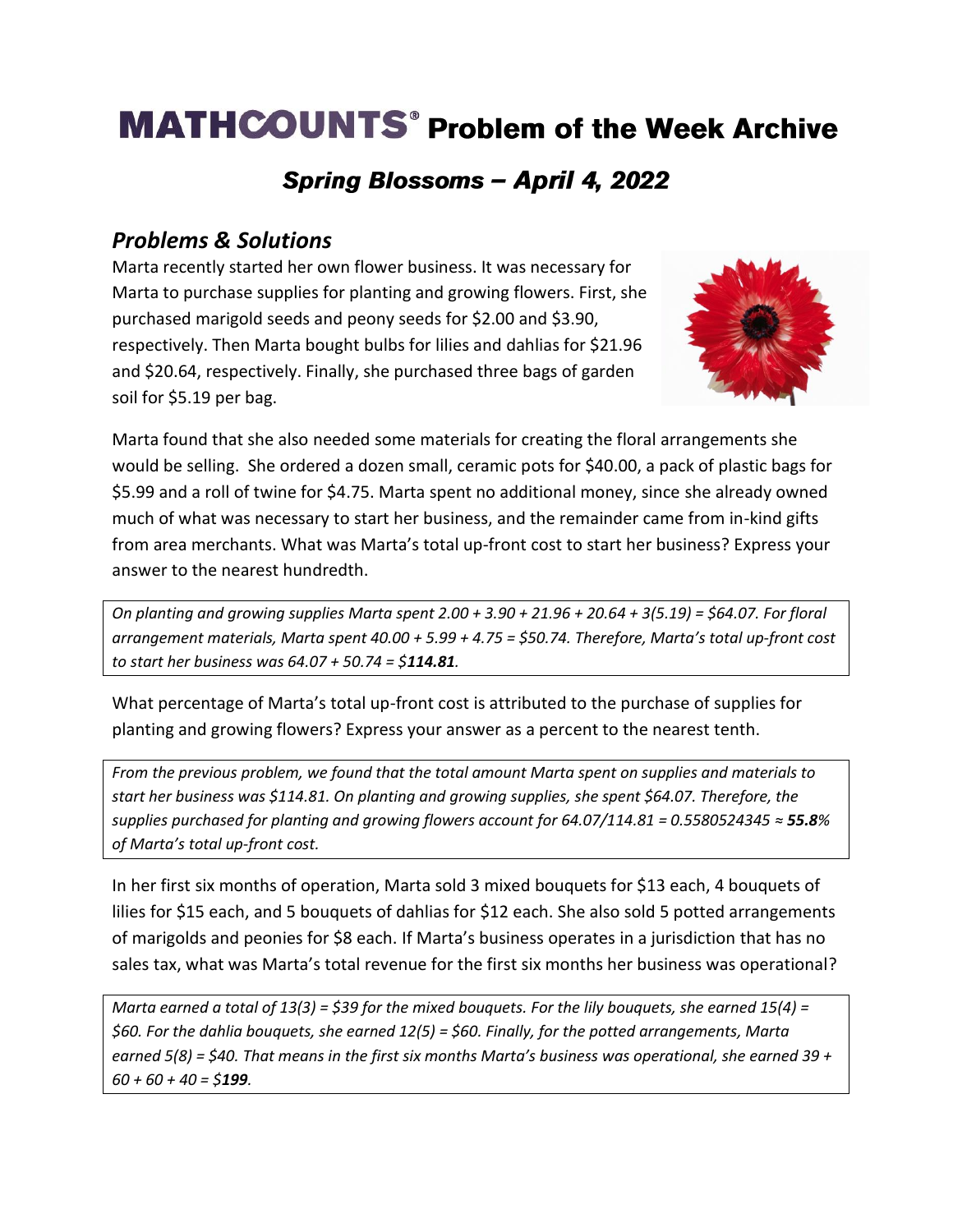Assuming Marta's business incurred no additional costs, what was Marta's profit after her first six months in business? Express your answer to the nearest hundredth.

*To determine Marta's profit, we must subtract her total cost from the total combined income after the first six months. Therefore, Marta's profit was 199 – 114.81 = \$84.19.*